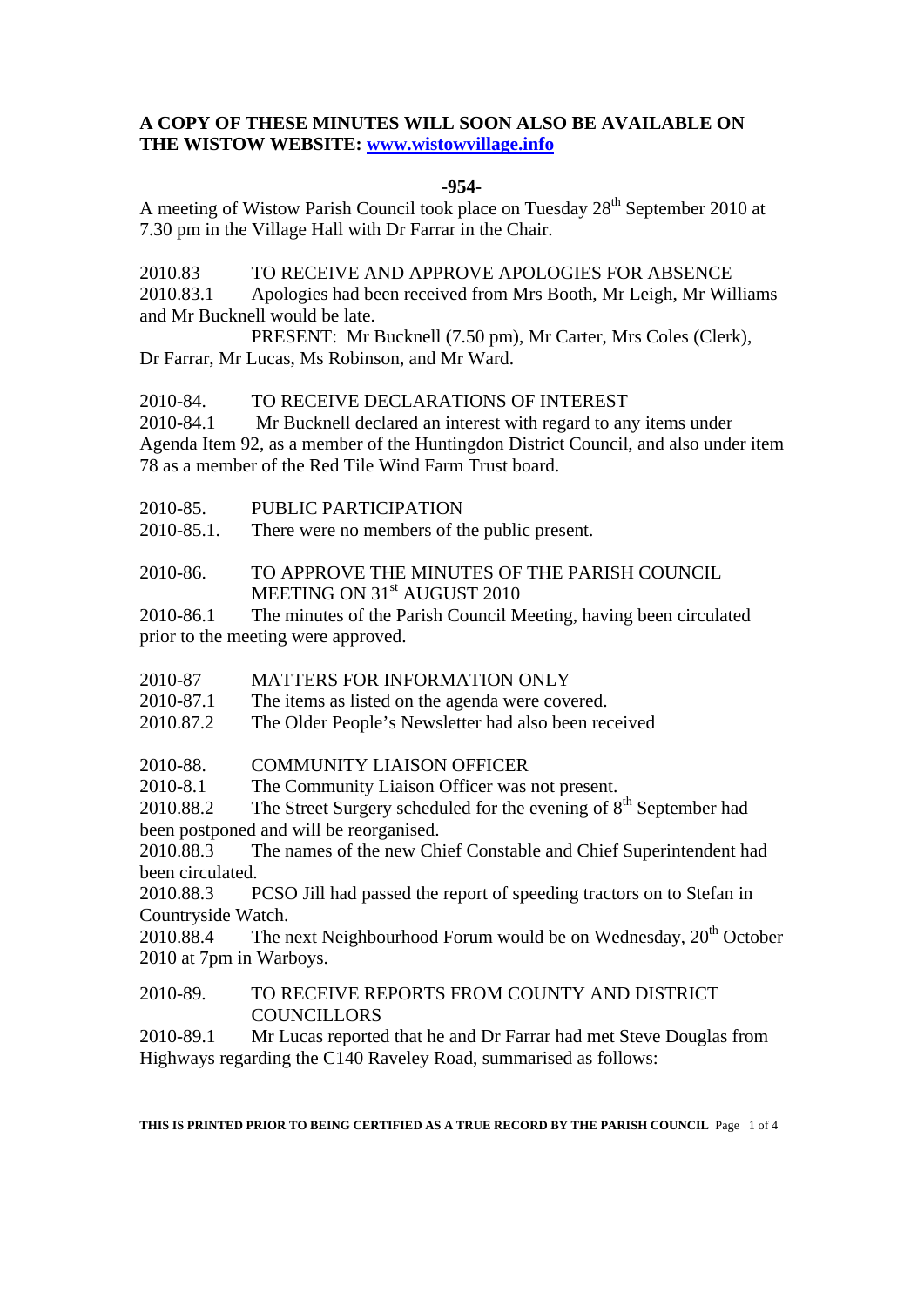The road had to be resurfaced for safety considerations as too much bitumen in the original surface made it slippery. The surface was stripped and recycled to give the new surface which is within specification for a minor road and of better quality and safer than before. There is no specification on ride quality.

No further work will be carried out as no funds are available. This item will now be removed from the agenda.

Mr Lucas mentioned the Neighbourhood Forum on  $20<sup>th</sup>$  October in Warboys.

2010.89.2. Mr Ward reported that HDC are preparing budgets and looking at ways of reducing costs by cutting back on tasks that they are not obliged to carry out, reducing/discontinuing newsletters, no consultants are being used in future.

Dr Farrar asked whether the precept would be capped but there has been no indication of this so far.

2010.89.3 Mr Bucknell added that HDC are debating the restructure of Strategic Health Authorities.

2010-90. FINANCE

a) to approve the financial statement

2010-90.1. As this had been circulated to Councillors present prior to the meeting, and there were no further comments, it was unanimously confirmed a true record. b) to approve payments of outstanding amounts

2010-90.2 The payments listed were formally approved and the cheques duly signed.

| Mrs P Coles September Salary         | £221.67   |
|--------------------------------------|-----------|
| Lee Gray - Grass cutting             | £169.58   |
| Stewards – please close the gate     | £ $10.00$ |
| $Mr P S$ mith builder – village sign | £330.00   |
| ZEN – website renewal fee            | £ $68.00$ |

c) to review cash flow and resolve anticipated issues

It was agreed that it was not possible to reissue the Wistow in Bloom cheque in favour of an individual. *The Clerk would inform the committee*.

Local Government payscales which relate the Clerk's salary had been received. Her salary will remain unchanged for 2010/2011.

2010-91. CORRESPONDENCE

2010-91.1 The invitation to the opening of Catworth village hall had been passed to Mr Wadsworth.

2010.91.2 *The Clerk would complete the Flooding Memories consultation*.

2010.91.3 Two further items of correspondence had been received – Minerals and Waste Plan Pre-hearing and the Big Society Survey.

2010-92 TO CONSIDER ANY PLANNING APPLICATIONS RECEIVED 2010-92.1. 1001494FUL –Erection of replacement dwelling and two additional detached houses and garages following demolition of existing. Land at Orchard House, Mill Road. This was approved with provision for obscure glass on two skylight windows on plot 1 overlooking the adjacent bungalow.

**THIS IS PRINTED PRIOR TO BEING CERTIFIED AS A TRUE RECORD BY THE PARISH COUNCIL** Page 2 of 4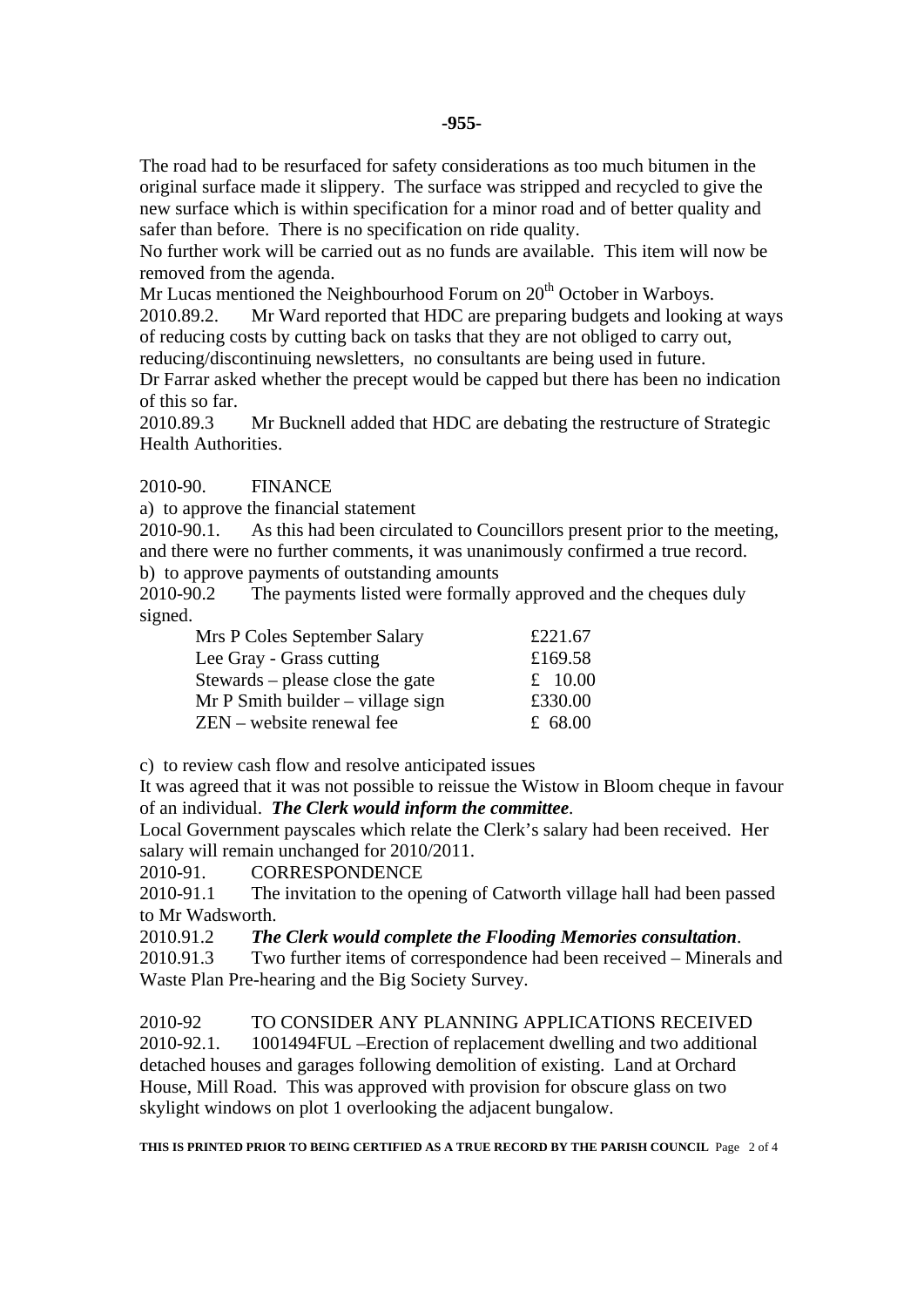#### -956-

#### 2010.93 BROADBAND – FURTHER DISCUSSION FOR THE IMPROVEMENT OF SERVICE

2010.93.1. Mr Bucknell had made contact with the Broughton PC and he believed that Mr Leigh was arranging a visit with their contact. *Agenda for next meeting.* 

## 2010-94 PARISH PLAN ACTION PLAN WORKING PARITES FEEDBACK AND UPDATES

a) Traffic and road issues – Mr Bucknell/Mr Carter/Ms Robinson.

Sunken pavement in Bridge Street – now done, issue with verge opposite, the Clerk had passed on Highways contact details.

Harris Lane – drainage problems – Luminus had now responded and are waiting for permission from Environment Agency to carry out work. Review next month. Roadside trees impeding bus route, Mr Leigh was absent.

Raveley Road (C140). Already covered.

A response had been received regarding white lines in the village and *the information will be passed on.* 

b) Litter – Ms Robinson/Mrs Booth – Nothing further to report.

c) Countryside – Mr Carter/Dr Farrar As the land owner had declined a request to link up the footpath turning right at the end of Harris Lane, *Mr Carter would look into whether there was an ancient right of way. He would also contact Mr Juggins regarding cutting the footpath.* 

d) Village Hall – Mr Leigh/Mr Williams

Neither Mr Leigh or Mr Williams were present.

The Clerk reported that information on a Public Works loan was available on the website, including information on interest rates etc.

e) Maintenance Issues – Clerk

Village sign – the village sign had now been completed.

Two quotes had been received for the Playground hedge and it was decided to proceed with Mr Longland's quote*. The Clerk will advise both parties*.

Mr Williams was on the Risk Assessment/bin rota for September and Ms Robinson for October. Ms Robinson had been to the playground and found that the rubbish was overflowing and the aerial runway was badly in need of weeding. *She agreed to carry out her inspection immediately and the Clerk would ask Mr Williams to do the inspection at the end of October. She would also email those absent to stress the importance of carrying out the risk assessments.* 

In order to complete the work at the playground and comply with grant conditions planting needs to be done over the Autumn. Mr Bucknell would look into suppliers and costs. *Agenda item for next month.* 2010.95

a) Grants – Mr Bucknell/Mrs Booth Mr Bucknell reported that the meeting with the directors of the Red Tile Wind Farm Trust was cancelled for 4<sup>th</sup> October.

Woodford Community and Environmental Fund is match funding.

b) Wistow Bridge – Mr Leigh/Mr Williams Only one quote for the reinstatement of the greens has been received*, the clerk will forward this to Stephen McGee.* Turfing was the preferred route.

**THIS IS PRINTED PRIOR TO BEING CERTIFIED AS A TRUE RECORD BY THE PARISH COUNCIL** Page 3 of 4